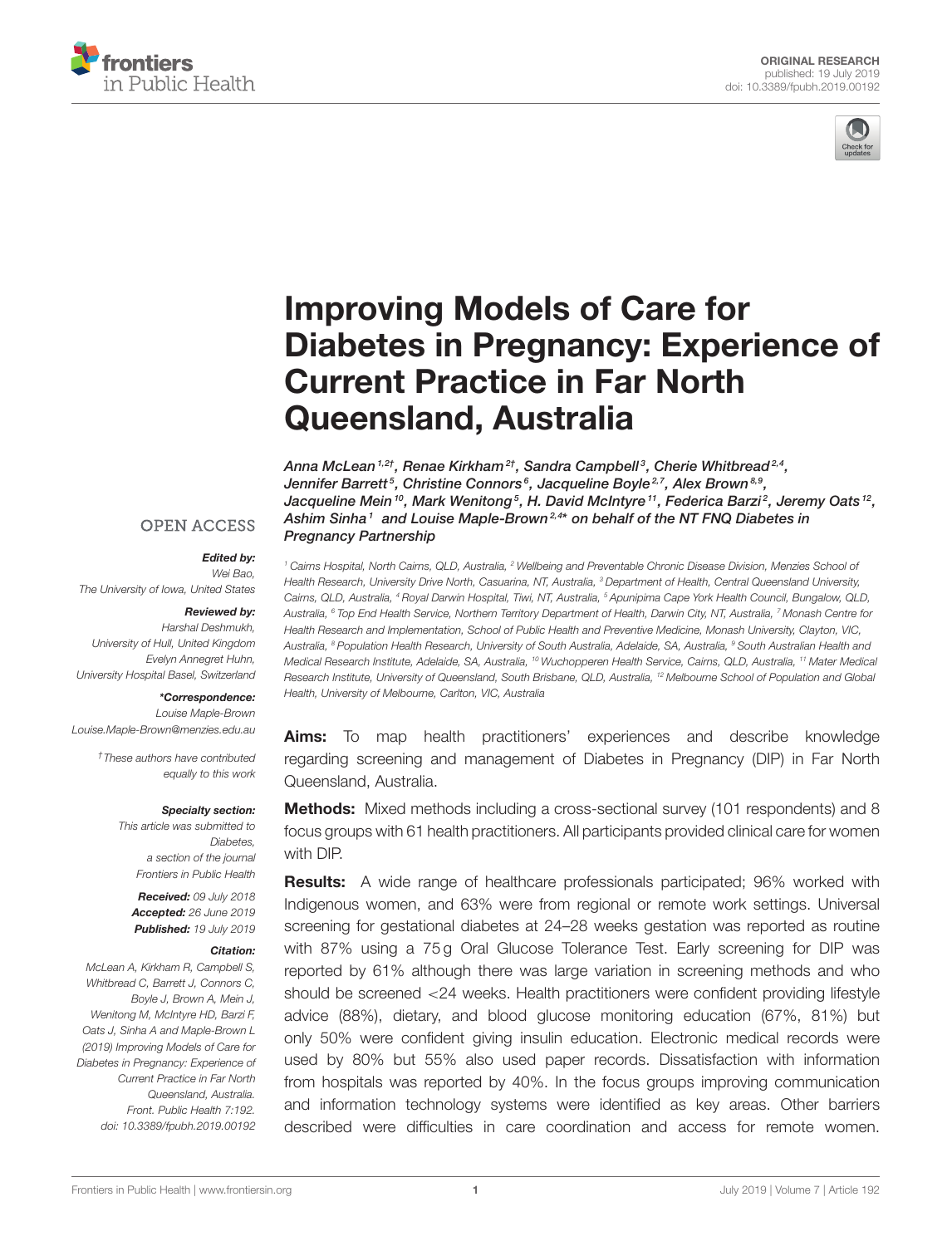**Conclusions:** Communication, information technology systems, coordination of care, and education for health professionals are key areas that will be addressed by a complex health systems intervention being undertaken by the DIP Partnership in North Queensland.

Keywords: gestational diabetes–mellitus, diabetes in pregnancy, model of care, screening practices, diabetes management, care coordination, access to health care

## INTRODUCTION

Effective management of diabetes in pregnancy (DIP) is increasingly a public health concern, as rates of this condition continue to rise in Australia and globally [\(1,](#page-8-0) [2\)](#page-8-1). DIP includes both diabetes diagnosed during pregnancy termed Gestational Diabetes Mellitus (GDM) and pre-existing Type 1 Diabetes Mellitus (T1DM) and Type 2 Diabetes Mellitus (T2DM). The introduction of the most recent World Health Organization (WHO) and Australasian Diabetes in Pregnancy Society (ADIPS) diagnostic criteria have contributed to an increase in the screening and diagnosis of GDM [\(3\)](#page-8-2) as has the "epidemic" of T2DM in the general population. Early screening of women considered at high-risk has led to an increase in early diagnosis of GDM, more frequent antenatal appointments and busier clinics.

Australian population groups such as Aboriginal and Torres Strait Islander women and other high risk ethnic groups have higher rates of GDM and pre-existing T2DM compared to Caucasian women [\(4,](#page-8-3) [5\)](#page-8-4). In Australia during the 2-year period from 2014 to 2015, 10% of all births recorded in the National Perinatal Data Collection were complicated by DIP. Of these 9% had GDM, and 1% had pre-existing diabetes [\(6,](#page-8-5) [7\)](#page-8-6). In the Northern Territory, the rate of GDM in Aboriginal women is close to 16% and the rate of T2DM is 4% [\(8\)](#page-8-7). Additionally, Indigenous babies are more likely to have pregnancy-related complications and increased care requirements, regardless of the mother's diabetes status (pre-existing diabetes, GDM, or no diabetes) [\(6\)](#page-8-5).

These women require intensive multidisciplinary care during pregnancy, as well as pre- and post-partum. Well-recognized acute and chronic complications of DIP can be improved with individualized treatment [\(9\)](#page-8-8), and by improving systems through measures such as implementation of screening practices [\(10\)](#page-8-9) and standardized models of care [\(11,](#page-8-10) [12\)](#page-8-11).

High quality care for women with DIP and their infants requires a range of services provided by multiple specialties including midwives, diabetes educators, dietitians, obstetricians, general practitioners, endocrinologists, pediatricians, and other health workers. Coordination of the care can be challenging, particularly for women in rural and remote regions, and the increasing number of women diagnosed with DIP threatens to stretch health resources [\(13\)](#page-8-12).

In the Northern Territory (NT) of Australia, a National Health and Medical Research Council funded Diabetes in Pregnancy Partnership commenced in 2012. The project was designed to address the complex issue of optimizing management of women with DIP and to reduce gaps between evidence and practice [\(14\)](#page-8-13). The NT Partnership is a collaboration between clinicians, researchers, health care services and policy makers. It has established strong relationships with communities and health services, formed an active Clinical Reference Group, developed enhanced models of care for DIP and successfully established the NT DIP Clinical Register in Darwin and Alice Springs regions [\(15,](#page-8-14) [16\)](#page-8-15). Initial results indicate a significant increase in reporting of gestational diabetes and an increased awareness and understanding of the disease burden of DIP [\(15,](#page-8-14) [16\)](#page-8-15). In 2016 the partnership was expanded to include Far North Queensland (FNQ) with the aim of establishing a DIP Clinical Register and development of enhanced models of care to augment health professionals' capacity for managing DIP (Diabetes In Pregnancy Partnership In North Queensland "DIPPINQ").

FNQ has a population of approximately 240,000 in the greater Cairns area and 20,000 in Cape York and the Torres Strait Islands. A large proportion of the region's population identify as Aboriginal or Torres Strait Islander: 10% of the Cairns population, 69% of the Torres Strait Islands' population and 52% of Cape York's total population [\(17\)](#page-8-16). Cairns Hospital is the major referral center for the Cairns and Hinterland Health Service and the Torres and Cape York Hospital and Health Service which in total span ∼273 000 square kilometers, slightly larger than the United Kingdom [\(18\)](#page-8-17). The rate of GDM in the region is 12–14%, much higher than the national average of 5–10% [\(19,](#page-8-18) [20\)](#page-8-19). There are 2,500 deliveries per year at the Cairns Hospital. In 2016, when using the WHO criteria for diagnosis of GDM, 14.5% were complicated by hyperglycaemia: 12% of women had GDM, 2% of women had T2DM and 0.5% T1DM (local hospital data). Multiple service providers including Aboriginal Community Controlled Medical Services, the Royal Flying Doctor Service, private General Practice and Queensland Health primary to tertiary care are involved in care provision. Multiple, separate information systems are used by the various providers. The WHO and ADIPS guidelines for DIP have provided standards for the management of DIP in the region since 2015, and a comprehensive Queensland Health Clinical Guideline for GDM updated in 2015 is widely available. However, adherence to guidelines and provision of seamless care for a high-risk population is an ongoing challenge.

Here we describe findings from formative work of the DIPPINQ. The aims of our study were to 1. Describe knowledge among health practitioners regarding screening and management of women with DIP and 2. Map practitioners' experiences providing care for women with DIP to inform future interventions to improve models of care in Far North Queensland.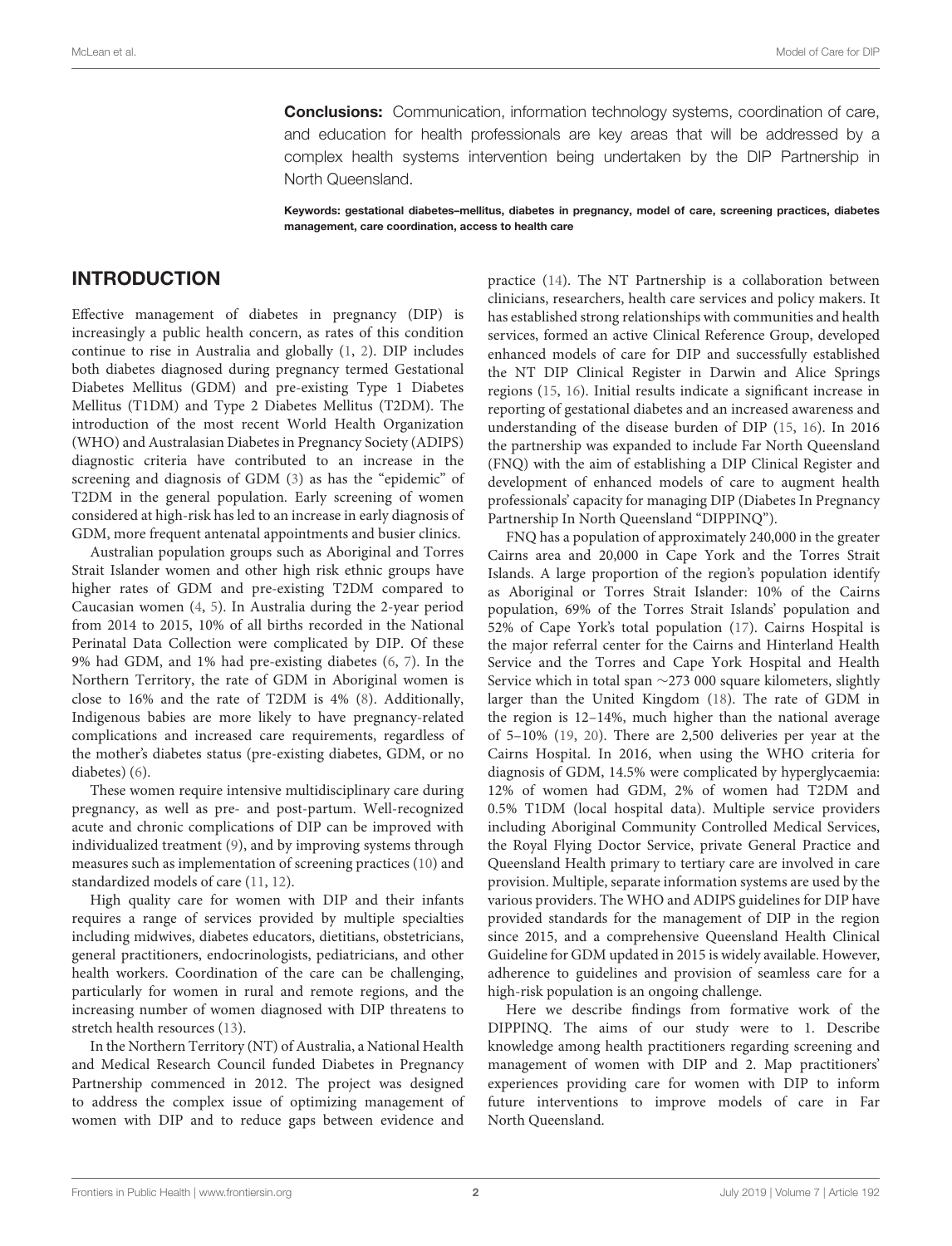# METHODS

This study used a mixed methods approach to map the knowledge and experiences of health practitioners who provide healthcare for women with DIP and their families in FNQ. Quantitative data from a survey of health practitioners were triangulated with qualitative data from focus groups conducted with health practitioners.

## Health Practitioner Survey

A cross-sectional survey comprising 48 questions (see **[Supplement 1](#page-8-20)**) was adapted to the FNQ context from earlier work conducted by the Partnership in the NT. The NT survey was informed by a series of regional workshops with stakeholders. Workshop participants identified issues associated with models of care for DIP. The main constructs underpinning the survey included: communication; information technology; care-coordination; logistics and access; knowledge, education, and guidelines [\(13\)](#page-8-12).

In FNQ it was distributed electronically via a web based site (Survey Monkey) and hard copies were distributed at meetings and workshops between November 2016 and April 2017. One hundred and one health professionals involved in DIP care from all disciplines participated.

Participants were purposively recruited by advocates of the Partnership from a number of partner organizations (government and non-government, Aboriginal Controlled Community Health Organizations, primary to tertiary care providers). Snowball sampling was employed, whereby participants were asked to forward the survey link within their relevant networks.

## Health Practitioner Focus Groups

A phenomenological methodology guided the qualitative aspect of this study. Participants were purposively recruited to participate in focus groups through Partnership networks (as above). No exclusion criteria were placed on eligibility. A total of eight focus groups with 61 health professionals took place between March and May 2017. Five face-to-face groups were held in conjunction with Partnership workshops in Cairns. The remaining three were arranged in outlying regions via teleconference. Each focus group comprised health professionals from the same organization or region (min  $=$  3, max  $=$  11). Participants worked in primary to tertiary health care settings in urban, regional and remote locations of FNQ. The average duration of focus groups was 58 min.

The focus groups were facilitated by members of the research team with expertise in community-based research (JB, SC, CW, RK). Participants provided informed consent and permission for audio-recording and transcription of discussions. Only one participant declined the invitation to participate.

Discussion in the groups was guided by one of two scenarios about a pregnant woman's journey with DIP. These were developed by the research team and considered relevant to different health care settings. Facilitators used an interview schedule to enquire about the method of coordinating appointments and travel, which providers the woman would see, what guidelines were used, how information was communicated and who was responsible for various aspects of the woman's care.

## Data Analysis

Survey data were exported from Survey Monkey and analyzed using Stata version 14 (Stata Corporation, College Station, Texas). Basic frequencies and percentages were reported and comparisons were made between groups in selected answers using Chi-square tests. Open ended responses were thematically coded.

Focus group data were inductively analyzed in NVivo (QSR International Version 10, 2012) by three members of the research team (SC, JB, and RK). Coding structures were cross-checked for accuracy and interpretation of meaning. A second round of coding was undertaken by RK to ensure saturation was reached on main themes and that results reported on provide further insight into survey findings.

## Ethics

Ethics approval for this study was obtained from the Far North Queensland Human Research Ethics Committee (HREC/16/QCH/15).

## RESULTS

## Health Professional Survey

There were 101 survey respondents (see **[Figure 1](#page-3-0)**), including a range of health professionals (HP) from an even mix of urban, remote, and regional work settings, with midwives being the largest professional group. Ninety-six percent of participants worked with Indigenous women. Of these, 55% had been in their current position for 0–5 years, 18% for 5–10 years, and 28% more than 10 years. Practitioners were not routinely involved in prepregnancy counseling, but many were involved in patient care for some time post-partum (**[Table 1](#page-3-1)**).

#### Current Screening Practice

The majority (85%) of respondents reported universally screening for DIP at 24–28 weeks gestation and 87% reported using a 75 g 2 h Oral Glucose Tolerance Test (OGTT) at this time. Routine screening for diabetes in early pregnancy (<24 weeks gestation) was reported by 61% of HP and there was variation in which screening test was used. Fifty two percent reported using a 75 g OGTT, 19% used a HbA1C and 19% a random Blood Glucose Level (BGL) in early pregnancy. Five percent were unsure and 5% did not answer. There was similar discordance in agreement regarding which risk factors would indicate screening was required in early pregnancy, the most common reasons being a previous history of GDM or glucose intolerance, obesity, and previous large baby. Other risk factors including ethnicity were deemed less important (**[Figure 2](#page-4-0)**).

## Current Screening Practice

Fifty-eight percent of HP were confident in managing women with DIP (6% reported not being confident and 35% neutral). Results revealed that most were confident providing lifestyle advice, dietary education, and blood glucose monitoring education (88, 67, 81% respectively, were "confident" or "very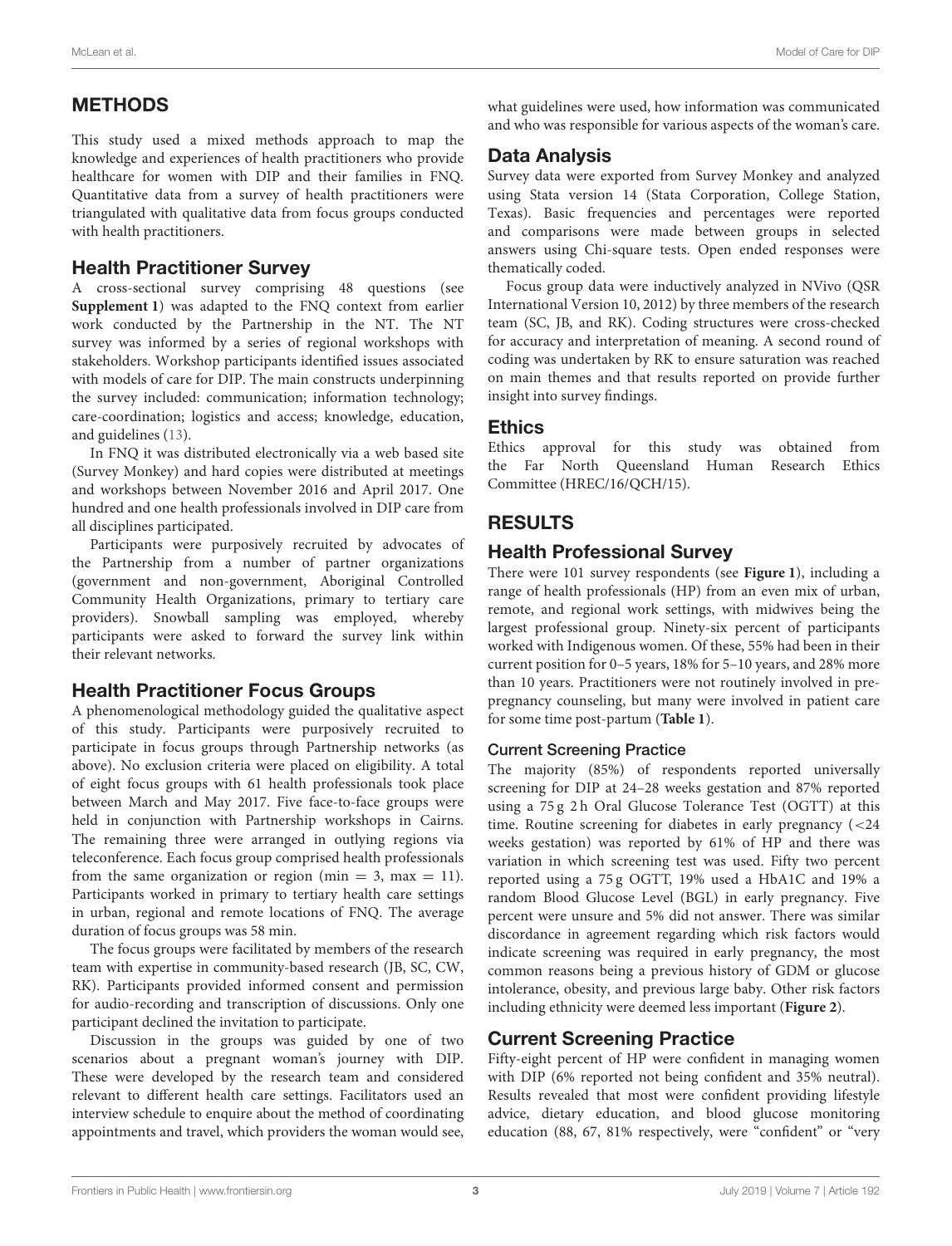

<span id="page-3-0"></span>confident" in these areas) but only 50% were confident in providing information regarding administration and storage of insulin (**[Figure 3](#page-4-1)**). There was no difference in confidence according to time in job or location of practice (regional vs. remote). However, midwives, dietitians, and diabetes educators reported significantly greater confidence when compared to general practitioners and nurses (74 vs. 43%,  $p = 0.002$ ).

HP reported that they used a variety of resources for their own and patient education, with 63% reporting regular reference to Queensland Health Clinical Guidelines. Their preferences for ongoing education included talks from specialists (32%), online learning modules (30%), and as part of a conference or symposium (22%). Seventy- seven percent of respondents suggested women with DIP would benefit from more education for local health workers.

## Referrals, Communication, and Care Coordination

Referral methods described were most commonly facsimile (50%), followed by email (34%), phone calls (27%), directly via electronic record (12%), and mail (10%). Most (91%) did not report making referrals to medical specialists, yet 93% did make referrals to allied health specialists. Satisfaction with the referral process and communication from medical and allied health specialists was mostly positive (**[Table 2](#page-5-0)**). However, only 1% reported being satisfied with written information received from client hospital admissions and the timeliness of information. Respondents reported that medical specialists should be involved <span id="page-3-1"></span>TABLE 1 | Health Professional Survey: respondent demographics.

| Characteristic                                                                            | Frequency (%) |  |  |  |  |
|-------------------------------------------------------------------------------------------|---------------|--|--|--|--|
| <b>MAIN WORK SETTING</b>                                                                  |               |  |  |  |  |
| Remote                                                                                    | 29 (29)       |  |  |  |  |
| Regional                                                                                  | 34 (34)       |  |  |  |  |
| Urban                                                                                     | 24 (24)       |  |  |  |  |
| Other*                                                                                    | 12 (12)       |  |  |  |  |
| <b>CLIENT BASE</b>                                                                        |               |  |  |  |  |
| Aboriginal women                                                                          | 21(21)        |  |  |  |  |
| Torres Strait Islander women                                                              | 7(7)          |  |  |  |  |
| Non-indigenous women                                                                      | 4(4)          |  |  |  |  |
| All of the above                                                                          | 68 (68)       |  |  |  |  |
| <b>TIME IN CURRENT POSITION</b>                                                           |               |  |  |  |  |
| $<$ 1 year                                                                                | 10(10)        |  |  |  |  |
| $1-5$ years                                                                               | 44 (44)       |  |  |  |  |
| 5-10 years                                                                                | 18 (18)       |  |  |  |  |
| $>10$ years                                                                               | 28 (28)       |  |  |  |  |
| WHAT PERCENTAGE OF WOMEN WOULD YOU HAVE ALSO SEEN FOR<br><b>PRE-PREGNANCY COUNSELING?</b> |               |  |  |  |  |
| $0 - 20%$                                                                                 | 67 (83)       |  |  |  |  |
| $20 - 40%$                                                                                | 11(14)        |  |  |  |  |
| >40%                                                                                      | 3(3)          |  |  |  |  |
| WHAT PERCENTAGE OF WOMEN WOULD YOU ALSO<br><b>SEE POST-PARTUM?</b>                        |               |  |  |  |  |
| $0 - 20%$                                                                                 | 34 (42)       |  |  |  |  |
| $2 - 40%$                                                                                 | 9(11)         |  |  |  |  |
| >40%                                                                                      | 38 (47)       |  |  |  |  |

\**Total respondents varied per questions and was as follows: Main work setting, n* = *99; Client base, n* = *100; Percentages of women seen pre-pregnancy and post-partum, n* = *81.*

in managing women with DIP about the same (56%), more (26%), and much more (11%).

Telephone or video case conferencing was reported as useful for client care by 83% of those who had used it, however, only 42% reported actually using telehealth. That telehealth should be used more often was reported by 21%, and about the same by (54%). Most used an electronic medical record system (80%) but 55% also still used hand held paper records. Use of the nation-wide "My eHealth" record was not widespread (13%).

Seventy-nine percent thought a DIP Clinical Register in FNQ would be useful. The main benefits were thought to be improved care coordination (62%) with the ability to review care delivered by other providers (53%), offering follow-up screening recall lists (62%), and improved inter-pregnancy care (45%). Other benefits included using the DIP Clinical Register as a quality assurance tool for DIP services (41%) and using information from the register to assist planning of future services (42%).

#### Focus Groups

The primary findings from the focus groups highlighted the complex and fragmented models of care for DIP across regions and organizations in Far North Queensland. The health system is impacted by a range of factors including multiple information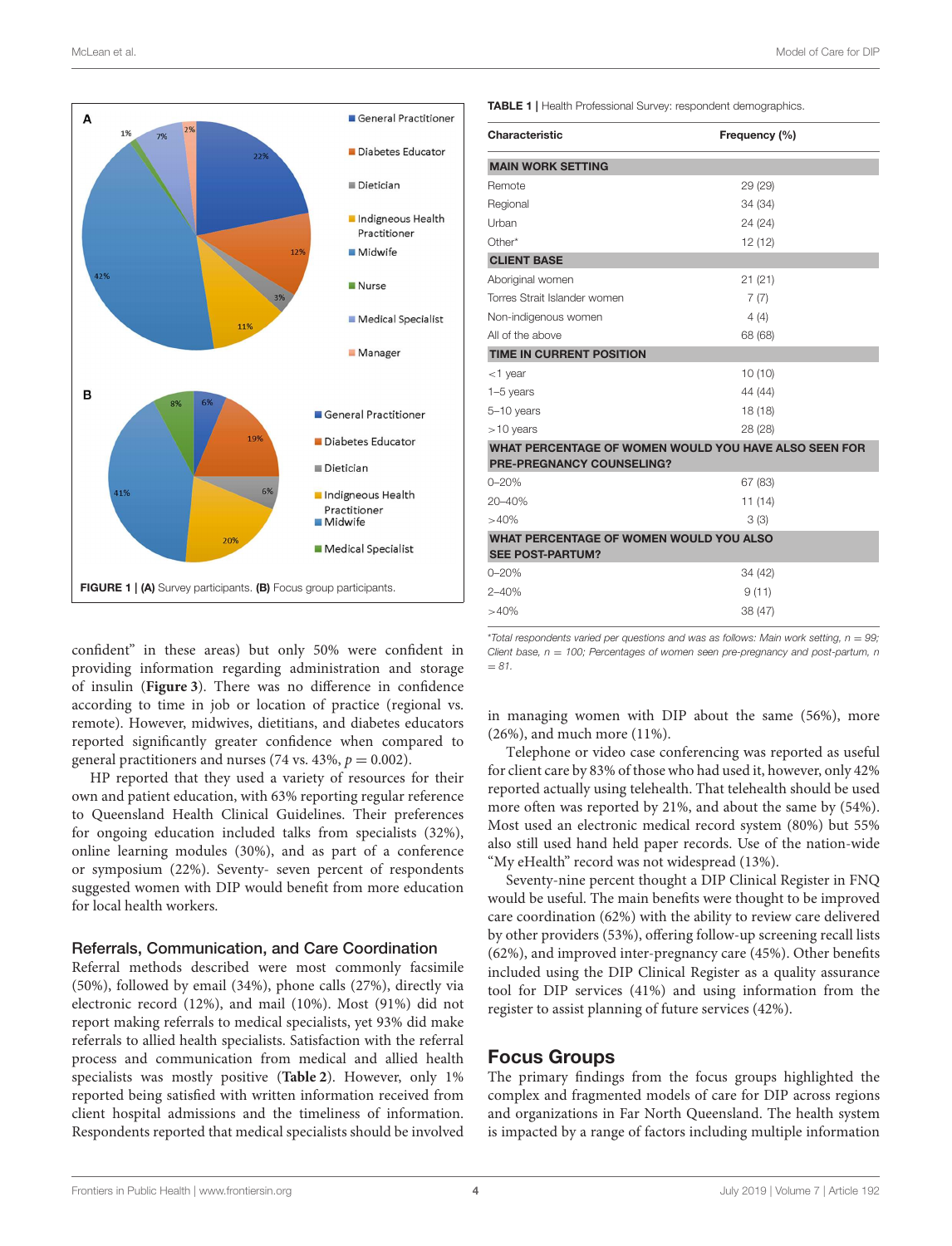

<span id="page-4-0"></span>

<span id="page-4-1"></span>systems, disjointed communication, challenges with logistics and access to care in a service which spans a very large demographic.

#### Communication and Information Systems

Participants described challenges in communication between health professionals and organizations, with inconsistent access to electronic medical records and a heavy reliance on emails, facsimile and hand-held records. An Indigenous Health Worker described how:

There's no information sharing. You can't just hop on to our computer system, you rely onsomeone [. . . ] put[ting] you into the correspondence or contact[ing] you.

Emailing handheld records to the antenatal clinic was one strategy suggested by a midwife for overcoming disjointed communication because "email gets checked by whoever is on, every day." Yet, problems were described with email and

facsimile with one medical officer highlighting variability in information transfer being dependent on "if there's a really diligent midwife." A diabetes educator suggested "communication processes" could be improved "just by having generic emails, so it's not person-dependent."

Concerns around confidentiality were raised, including whether information was being delivered to the intended recipient. A midwife commented "I don't know where it's going" and often "we don't [receive the information]." Furthermore, reference was made to the "legalities around sending secure information by email" and that "we actually have a policy  $[...]$ we are not allowed to email" [diabetes educator/midwife 1].

Hand-held records are relied upon in some settings. However, Midwife 1 described how "most women choose not to carry [their hand-held record]" which creates "another big problem for us." As reflected on by another midwife, this is "really hard" as everything has "to be duplicated and kept the same [...] trying to make sure they're all correct in each location." Midwife 1 summarized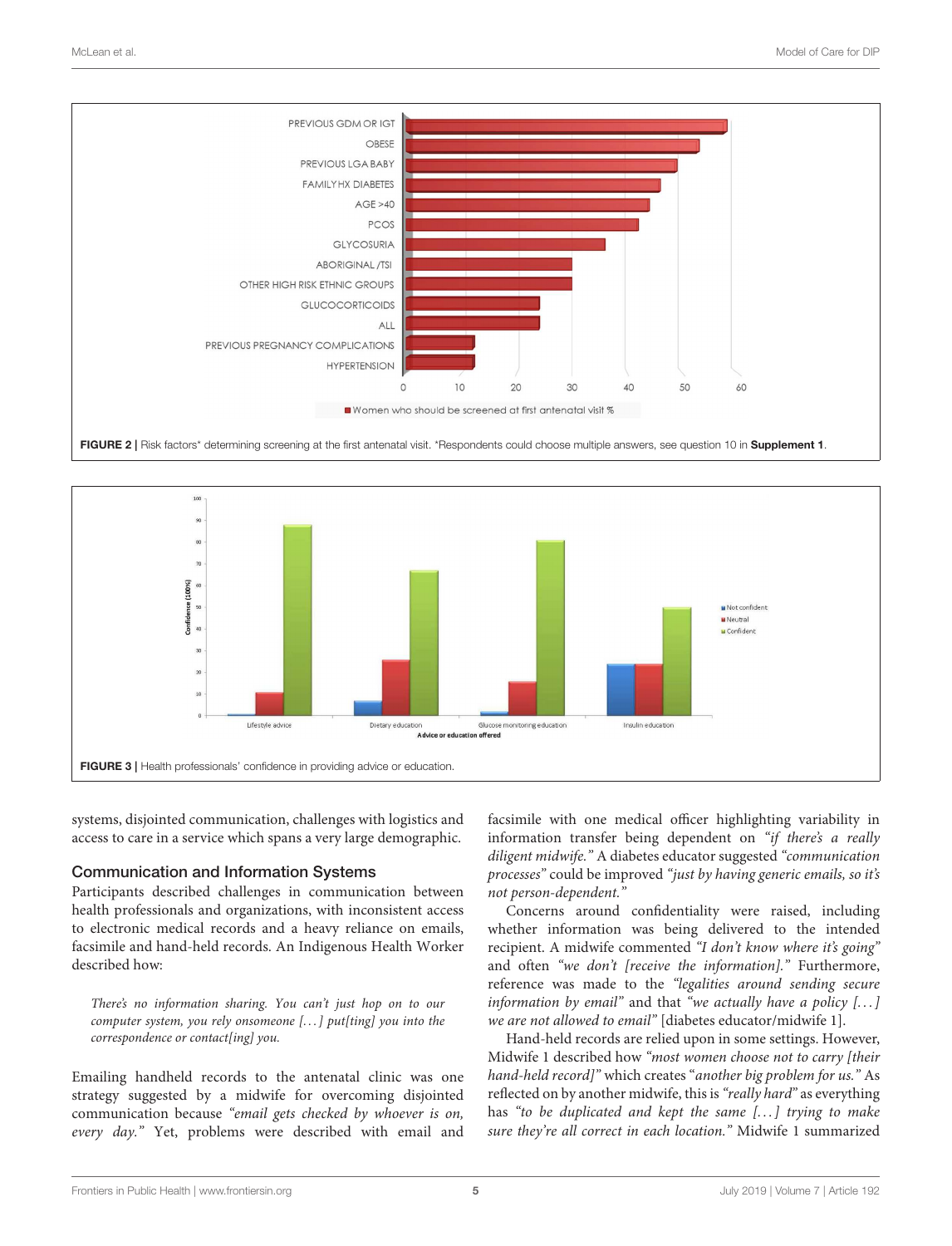<span id="page-5-0"></span>

|                                                                                       | Dissatisfied or<br>very dissatisfied | Neutral | Satisfied or very<br>satisfied | Not<br>applicable |
|---------------------------------------------------------------------------------------|--------------------------------------|---------|--------------------------------|-------------------|
| SATISFACTION WITH REFERRALS AND COMMUNICATION                                         |                                      |         |                                |                   |
| The process of referring to medical specialists                                       | 9(11)                                | 20(24)  | 50(61)                         | 3(4)              |
| The communication received back from medical specialists                              | 27(33)                               | 17(21)  | 33 (40)                        | 5(6)              |
| The process of referring to allied health specialists                                 | 7(9)                                 | 20(24)  | 54 (65)                        | 2(2)              |
| The communication received back from allied health<br>specialists                     | 12(14)                               | 17(20)  | 51(61)                         | 3(4)              |
| SATISFACTION WITH SPECIALIST OR HOSPITAL APPOINTMENTS AND ADMISSIONS                  |                                      |         |                                |                   |
| Written information received from client hospital admissions                          | 29(37)                               | 50 (63) | 1(1)                           | 0                 |
| Timeliness of information received from client hospital<br>appointments or admissions | 32(40)                               | 47 (59) | 1(1)                           |                   |
| Process of arranging appointments in the nearest hospital or<br>specialist clinic     | 14(17)                               | 64 (79) | 3(4)                           |                   |

*Total respondents varied per question and was as follows: Satisfaction with referrals and communication to: medical specialists (n* = *82) and allied health specialists (n* = *83); Satisfaction* with specialist or hospital appointments and admissions: Written information (n = 80), Timeliness (n = 80), Process of arranging appointments (n = 81).

the state of current information systems and said that they are "hoping to eventually get rid of the written disaster and go with an electronic record."

#### Care-Coordination

The inconsistencies and fragmentation of communication and IT systems were reported on as negatively impacting care coordination. Women in remote and many regional areas are often transferred to Cairns to access specialist care and to birth. However, issues with care coordination and lack of systematic processes for referrals and discharge summaries arise from communication breakdown. Midwife 2 described how in their organization "there's no discharge summary, I don't know whether she had a normal birth, caesarean, and I'm doing a post-natal visit on her and she's been back here for a month." Similarly, health professionals in Cairns described a lack of information transfer from referring health professionals in other regions. For example, a diabetes educator said that for "anyone coming down from the Cape, I don't know when they're coming down." Despite this, one Medical Officer reported how "in the last half a year" improvements have been made to patient summaries, including "any changes to medications" which contrasts to previously when "the information we g[o]t back wouldn't be very good."

The recent introduction of the nurse navigator role at Cairns Hospital for women with GDM aims to improve care coordination, particularly for vulnerable women. As articulated by a midwife, this role will "help [disengaged women] to access services," advocate for their needs and "coordinate their care [...] getting them extra supports" as required.

#### Impact of Workforce on Care-Coordination

The high turnover of health staff was frequently identified by participants as a workforce challenge impacting on the delivery of care. A diabetes educator/midwife in Cairns said that care coordination "does fall over every couple of years [. . . ] it's change of staffing, all that sort of stuff." Again, care-coordination is fraught with issues around person dependence and how when "health professionals go on leave and [have] not [. . . ] been replaced, you might be putting that referral through but it could be months before the client is seen" [diabetes educator].

Effective care coordination was often described in relation to health professionals' time in their roles. For example, a dietitian described how some "communities in the Cape have [a] really strong health worker workforce and have had senior health workers in those positions for decades." They explained how the implication of this is that "there's really strong relationships with community" which, as articulated by an Indigenous Health worker, is important to "build[ing] that relationship and that trust with the girls [making] follow-ups [...] easy."

#### Logistics and Access

Given the remote context of FNQ, many women are required to travel to access care which can create challenges. An Obstetrician described that:

"The main reason why [women] don't come is because they're reluctant to leave their children behind [. . . ] or they want to be able to bring them down [but] they need someone with them who can care for their children when they're birthing  $[...]$  Or some women are  $[...]$  scared and they don't want to be in Cairns alone."

As reported by an Indigenous Health Worker, women "can have an escort  $[...]$  in the last four weeks  $[...]$  of their first pregnancy" which may overcome some barriers, however, for subsequent pregnancies"financially it is horrendous" and "the cost of flights astronomical." Furthermore, as explained by an outreach midwife, the lack of formal care coordination often results in women "get[ting] a bit lost in the system." In town, transport services offered were generally described as being sufficient, with travel officers often facilitating this process, although not all women have access to these services. Another barrier to care was clinic waiting times at the hospital and primary care clinics which can be "a huge deterrent" for women. One midwife described how: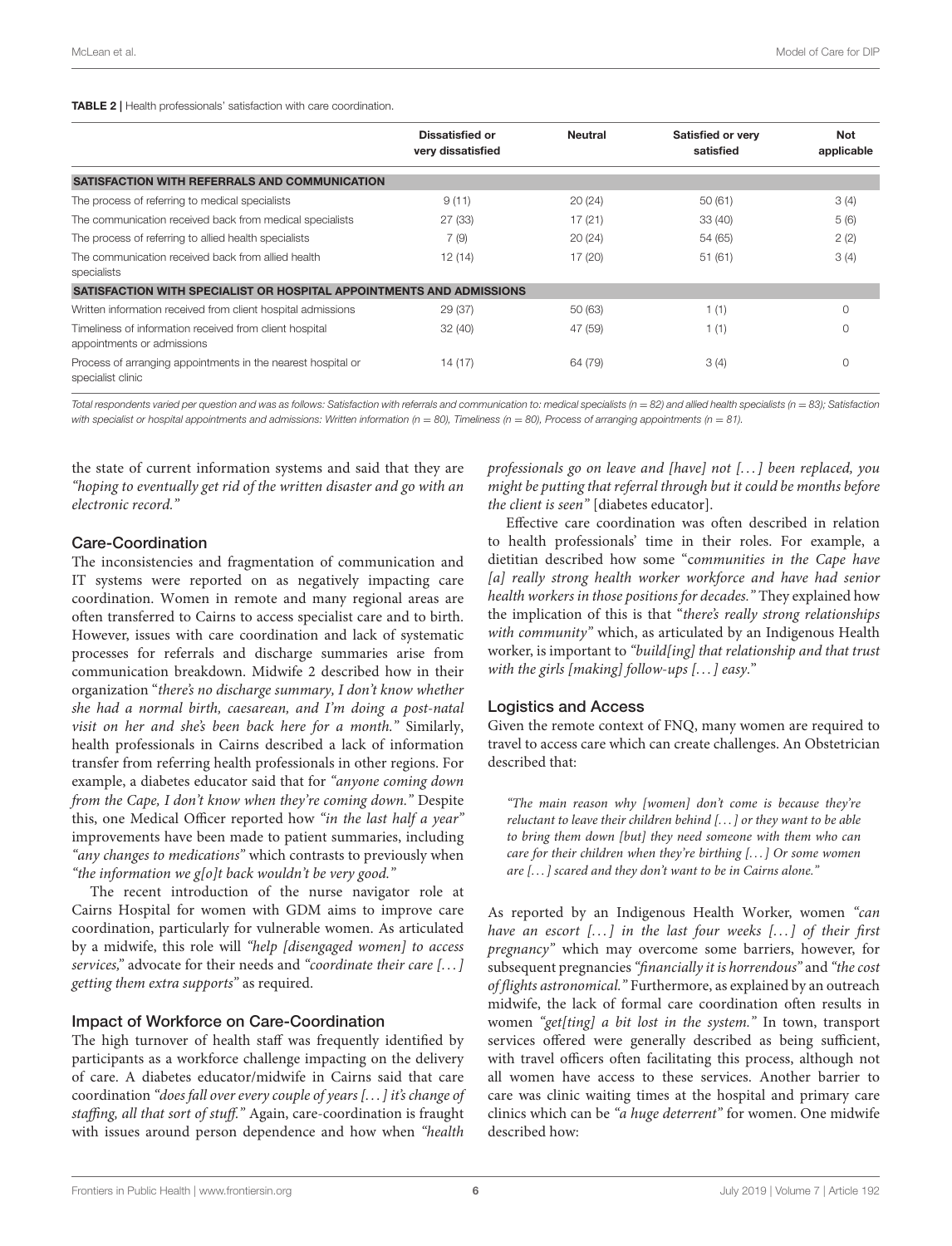"I've had so many [clients] that have walked out, they've been waiting and waiting."

Additional barriers to accessing care include appropriateness of accommodation, access to food, financial security. As summarized by a midwife navigator:

"If you overcome a lot of those barriers and also got women to come down and relocate, thatdoesn't necessarily guarantee they're still going to engage with services."

Support workers were described as being critical to enhancing all women's access to care.

#### Knowledge of Guidelines

Women with DIP are a high priority for health professionals in FNQ. As described by an Outreach Diabetes Educator, "someone with an abnormal BMI  $[...]$  or GDM or type 2,  $[...]$  become a higher priority [than other women]."

Many health professionals reported adherence to local clinical guidelines in the antenatal period. For example, one midwife commented on how "most [women] get a HbA1C on their first bloods." However, screening practices in the post-partum period are more varied and challenged by disjointed carecoordination, which:

". . . can be tricky because [women] might be coming back for their annual health checks, but if it's not documented in the chart that she had diabetes then it's not done [. . . ] we should be able to [enter information in to the electronic medical record] that she needs that annual follow-up forever, but at the moment we don't have the capacity to do that."

Midwife

## **DISCUSSION**

This mixed methods study revealed the complexities and challenges faced by multidisciplinary services working across large geographic locations, which are relevant to many areas of Australia and other countries with similar high-risk populations. It was apparent that caring for women with DIP was a high priority for the health professionals who engaged in the workshops and survey. Issues were similar to those previously identified in the Northern Territory [\(13\)](#page-8-12) although there were differences in priorities. The key findings were that disjointed communication disrupts the current system, largely because of information technology difficulties. This in turn affects care-coordination along with other factors such as high staff turnover and remoteness. Knowledge of guidelines and screening recommendations as reported by participants was reasonable but selected areas could be improved.

A common theme regarding communication was the variance in electronic and paper records, with multiple services using different platforms that do not interact with each other. This leads to information being lost or communicated to the wrong health provider particularly when women live rurally and seek care from multiple practices. Practitioners therefore often rely on personal communication which is unsustainable when there is high staff turnover. One suggested solution was that of generic email addresses for midwives at a certain location rather than one person as the sole recipient of communications.

Better integration of systems is a common and ongoing challenge, similar to previous reports from the NT, a comparable geographical setting [\(16\)](#page-8-15). Queensland Health have recognized the need for better integration at a State-wide level and have introduced the Integrated Electronic Medical Record at Cairns Hospital, a "scalable, reliable, and flexible information-sharing capability that allows integration with new and existing systems, across care settings" [\(21\)](#page-8-21). However, Aboriginal Controlled Community Health Organizations, private practice, and Queensland Health clinics outside of Cairns Hospital are still not able to fully access the hospital electronic record, although there is a staged plan to increase access. Generating a diabetes related discharge summary from the DIP Clinical Register is an innovation which will be trialed by the DIPPINQ to reduce described gaps in communication.

Information technology could also be used more effectively for recall systems. It was evident that many staff involved in pregnancy care were not involved in either pre-pregnancy or postnatal care beyond 6 weeks, or long-term followup screening, where an "inter-pregnancy" window to give opportunistic lifestyle and pre-conception counseling exists [\(22,](#page-8-22) [23\)](#page-8-23). A need for more structured follow-up systems has been suggested by others [\(24\)](#page-8-24). The potential for the DIP Clinical Register to generate follow-up lists to inform primary health centers across the region is currently being explored.

Care-coordination is a function of not only electronic communication systems, but also referral pathways and access to care. Our study participants reported that referral pathways were sometimes unclear and that information received from the hospital, in particular, was lacking or untimely. The DIPPINQ models of care component aims to improve transparency of these pathways, by working with local providers to clarify processes in each district. Cairns Hospital has recently created a nurse navigator role, to guide women with GDM through the complexities of multiple appointments, procedures, and travel. This model has been used successfully in other areas and involves a woman-centered intervention using trained personnel to mitigate barriers for women as they access health services, with a particular focus on ameliorating social disadvantage [\(25,](#page-8-25) [26\)](#page-8-26). This nurse will work closely with the DIPPINQ team to improve care-coordination. Barriers to healthcare access described by participants included remoteness and cultural factors. It has been reported that using culturally appropriate resources and improving Indigenous workforce involvement are key areas on which to focus [\(24\)](#page-8-24). One of the main suggestions for improvement was continued education and up-skilling for local health practitioners, including Indigenous Health Workers.

Telehealth is also used routinely in Cairns to assist with the "hub and spoke" model of providing specialist care [\(18\)](#page-8-17), striving to counter the problems associated with vast distances. Many practitioners were in favor of this approach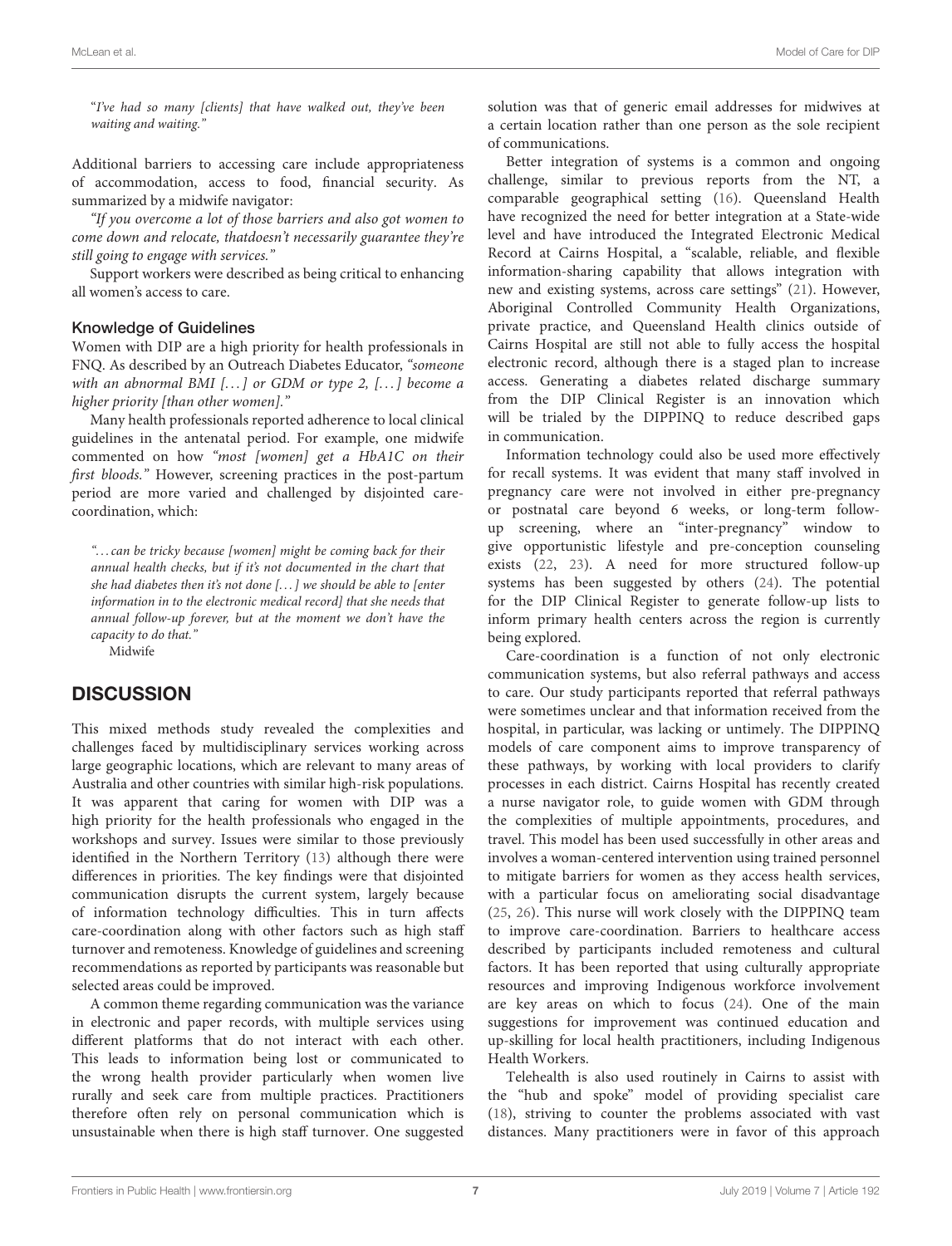and thought it could be used more frequently. Telehealth has the potential to improve patient access to health care, reduce travel and inconvenience for patients, families, carers, and health professionals and provide health professionals with access to peer support and education [\(27\)](#page-8-27). One limitation, however, is that obstetric care including examinations and tertiary level ultrasound scans are not always possible via telehealth. One opportunity identified in both this study and by Edwards et al. [\(13\)](#page-8-12) was that of increased utilization of telehealth for case conferencing with multiple disciplines to improve care for complex cases.

The majority of health professionals were comfortable with universal screening at 24–28 weeks gestation as per the WHO, ADIPS, and IADPSG [\(28\)](#page-8-28) guidelines. Who should be screened in early pregnancy still raised uncertainty among the study participants, despite the current routine guidelines being in place for 2 years in the region. This raises the possibility that women at high risk are not being screened appropriately and are subsequently missing out on potential treatment. Participants reported confidence in their knowledge of how to manage DIP, with an exception being education of patients in use of insulin. This may contribute to therapeutic inertia and lack of escalation of treatment from dietary to medical therapy, and has been described in both pregnant [\(29\)](#page-8-29) and non-pregnant patients with T2DM [\(30\)](#page-8-30). Future education sessions conducted by DIPPINQ will concentrate on the early screening component of the guidelines and appropriate use of medication in DIP. Empowering midwives in particular to be confident regarding insulin education is a strategy which will be explored. Regular audits and review of data from the DIP Clinical Register by DIPPINQ will assist in assessing whether these strategies are effective.

There were a number of limitations to this study. Study findings may have limited generalizability as invitations to participate were through professional networks and may not have included all relevant health professionals. There was some potential bias in that those who responded were more likely to have an interest in DIP management and the dominant perspective was from midwives, the most represented group. Despite this, roles of other participants were quite varied and located across the geographic regions. Participation was voluntary and the response rate was not obtained. Additionally, some questions may not have been relevant to all health professionals. These issues led to missing data for some of the variables, and this limited our ability to interpret some specific results. Stakeholders had to be available to attend the workshops in person which was difficult for those in rural and remote locations, however, multiple subsequent workshops and telehealth options were offered to be flexible and maximize attendance as much as possible.

The strengths of this study were wide representation of practitioners across urban, rural, and remote settings and participation from many different health professions including Indigenous health workers, doctors, nurses, and allied health professionals. Quantitative data from the survey and qualitative results from the focus groups were comparable and themes were consistent across the two methods. Overall the information gathered was extremely useful to inform priorities for the DIPPINQ models of care work.

# **CONCLUSION**

Mapping practitioners' experience providing care for women with diabetes in pregnancy reveals that logistics and management of these women in Far North Queensland can be challenging. There are opportunities for improvement in all the following key themes identified as current concerns: communication systems, information technology, care-coordination, access, and education for health professionals. A complex health systems intervention to address each of these themes is currently being undertaken by the DIPPINQ, with prospective evaluation planned.

# ETHICS STATEMENT

Ethics approval for this study was obtained from the Far North Queensland Human Research Ethics Committee (HREC/16/QCH/15).

# AUTHOR CONTRIBUTIONS

AM: study design, data collection and interpretation, primary author of manuscript. RK: study design, data collection and interpretation, second primary author. SC, CC, JBo, AB, JM, MW, HM, JO, and AS: study design and manuscript review. CW and JBa: data collection and manuscript review. FB: data interpretation and manuscript review. LM-B: study design, data interpretation, manuscript review, and corresponding author.

# FUNDING

The NT and FNQ DIP Partnership was funded by NHMRC (National Health and Medical Research Council of Australia) Global Alliance Chronic Disease Grant #1092968. LM-B was supported by NHMRC Practitioner Fellowship #1078477; JBo was supported by NHMRC Career Development Fellowship; AB was supported by a Sylvia and Charles Viertel Senior Medical Research Fellowship. The views expressed in this publication are those of the authors and do not reflect the views of the NHMRC. The funders had no role in study design, data collection, and analysis, decision to publish or preparation of the manuscript.

# ACKNOWLEDGMENTS

We gratefully acknowledge all FNQ DIP Partnership staff and participants, including: Kirby Murtha, Chenoa Wapau, Kris Vine, Natalie Thaiday, Bonnie White, Bronwyn Davis, and the NT and FNQ DIP Partnership investigators and DIPPINQ working group, NQ health professionals from hospitals, primary health care, and Aboriginal Community Controlled Health